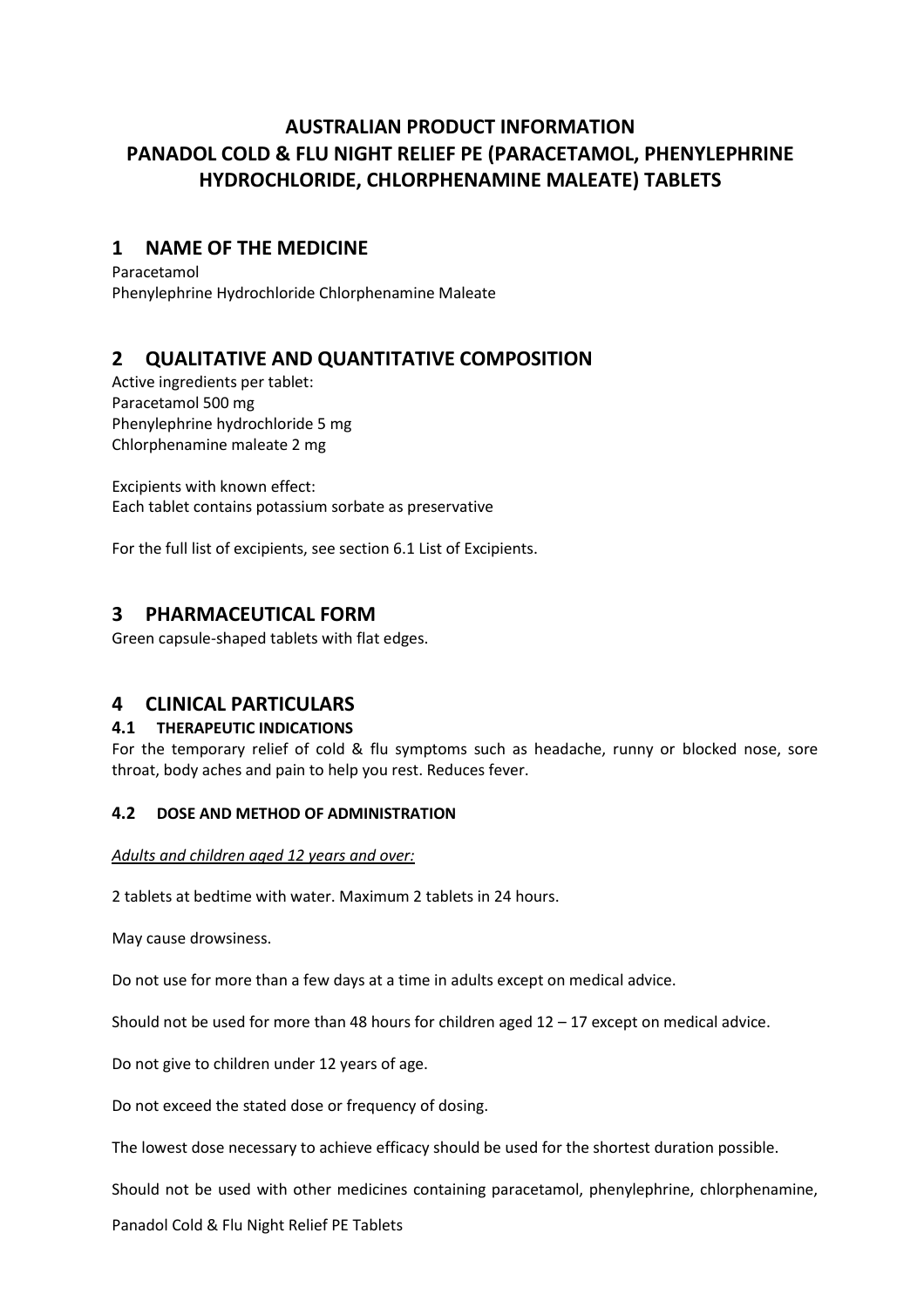decongestants or antihistamines, including cough and cold medicines.

## **Renal and Hepatic impairment**

Patients who have been diagnosed with liver or kidney impairment must seek medical advice before taking this medication. The restrictions related to the use of such combinations in these patients is primarily a consequence of the paracetamol and chlorphenamine content of the product. (**See 4.4 Special warnings and precautions for use**).

# **4.3 CONTRAINDICATIONS**

This product is contraindicated in patients:

- with a previous history of hypersensitivity to paracetamol, phenylephrine, chlorphenamine, other antihistamines or any of the excipients
- with severe hypertension or coronary artery disease
- who are taking Monoamine Oxidase Inhibitors (MAOIs), or who have taken MAOIs within the previous 14 days (**See Section 4.5 Interactions with other medicines and other forms of interactions**) with narrow-angle glaucoma
- with stenosing peptic ulcer
- with symptomatic prostatic hypertrophy
- with bladder neck obstruction
- with pyloroduodenal obstruction
- who are taking other sympathomimetics (such as decongestants, appetite suppressants and amphetamine-like psychostimulants (**See Section 4.5 Interactions with other medicines and other forms of interactions**)
- with, or at risk of developing respiratory failure (e.g. those with chronic obstructive airways disease or pneumonia or during an asthma attack or an exacerbation of asthma).

This product should not be used with other medicines containing paracetamol, phenylephrine, chlorphenamine or other medicines for the relief of colds, congestion or blocked nose.

## **4.4 SPECIAL WARNINGS AND PRECAUTIONS FOR USE**

Contains paracetamol. Do not use with any other paracetamol-containing products, decongestants, antihistamines or cold and flu medicines. The concomitant use with other products containing paracetamol may lead to an overdose. Paracetamol overdose may cause liver failure which can lead to liver transplant or death.

Cases of hepatic dysfunction/failure have been reported in patients with depleted glutathione levels, such as those who are severely malnourished, anorexic, have a low body mass index or are chronic heavy users of alcohol or have sepsis.

Caution should be exercised in patients with kidney impairment. and in those with hepatic impairment due to the paracetamol and chlorpheniramine content of the product. Underlying liver disease increases the risk of paracetamol-related liver damage.

Caution should be exercised in patients with cardiovascular disease, hypertension, hyperthyroidism, prostatic enlargement, diabetes, raised intraocular pressure including glaucoma, phaeochromocytoma, epilepsy, occlusive vascular disease (e.g. Raynaud's phenomenon), bronchitis, bronchiectasis and bronchial asthma.

Caution should be exercised in patients with glutathione depleted states such as sepsis, the use of paracetamol may increase the risk of metabolic acidosis.

Panadol Cold & Flu Night Relief PE Tablets The anticholinergic properties of chlorpheniramine may cause drowsiness, dizziness, blurred vision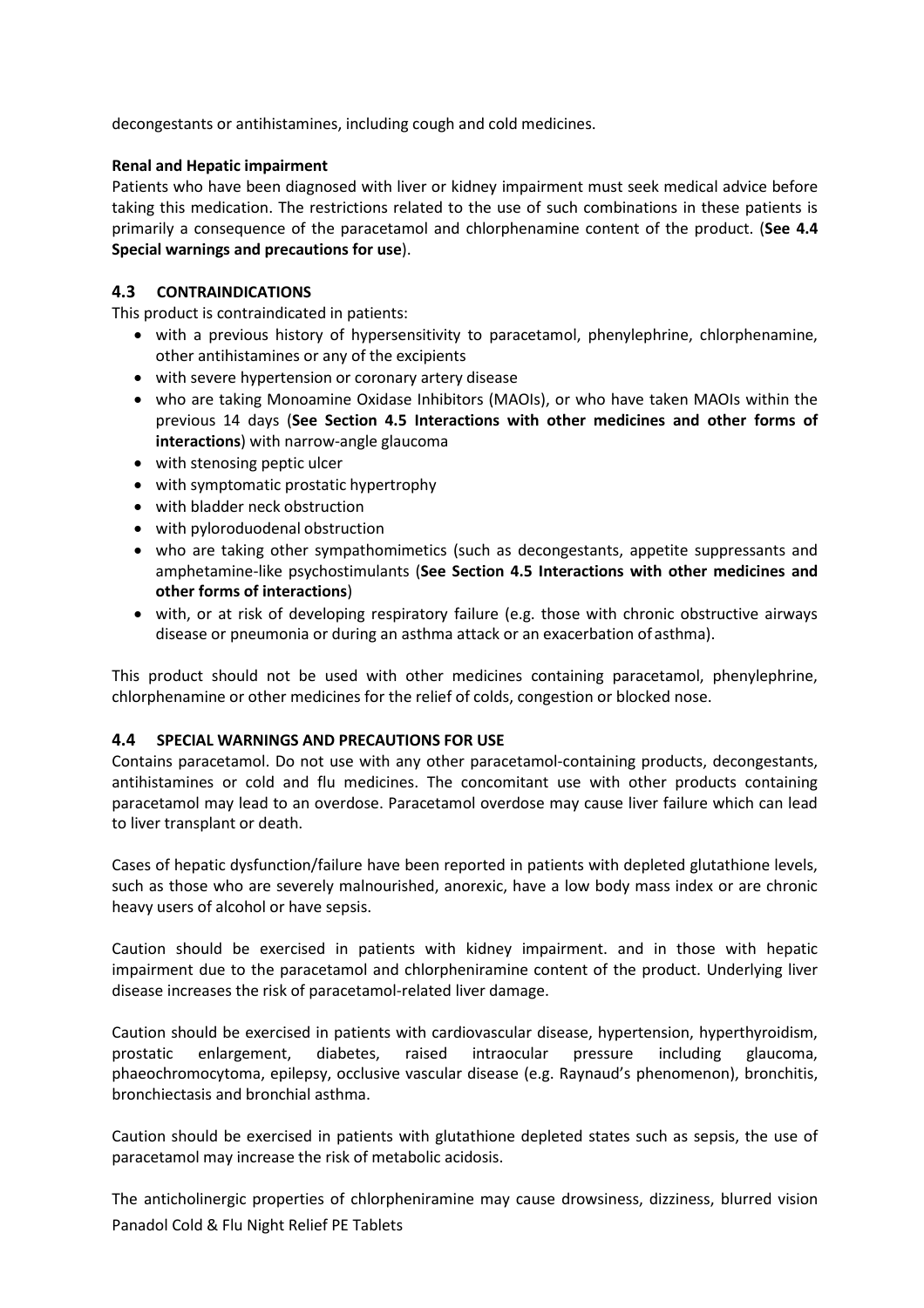and psychomotor impairment in some patients which may seriously affect ability to drive and use machinery.

Due to chlorpheniramine content of this product, alcohol should be avoided (**See Section 4.5 Interactions with other medicines and other forms of interactions**).

Concurrent use with drugs which cause sedation, such as anxiolytics and hypnotics may cause an increase in sedative effects, therefore medical advice should be sought before taking this product concurrently with these medicines (**See Section 4.5 Interactions with other medicines and other forms of interactions**).

Children and the elderly are more likely to experience neurological anticholinergic effects and paradoxical excitation (e.g. increased energy, restlessness, nervousness) due to the chlorphenamine content of this product.

Avoid use in elderly patients with confusion.

Use this product with caution in patients taking beta-blockers or other anti-hypertensives, tricyclic antidepressants, digoxin and cardiac glycosides and selective serotonin reuptake inhibitors (SSRI) (**See Section 4.5 Interactions with other medicines and other forms of interactions**).

Due to the phenylephrine content of these products, they should be used with caution in patients taking ergot alkaloids (e.g. ergotamine and methysergide).

This product should not be used by patients taking other sympathomimetics (such as decongestants, appetite suppressants and amphetamine-like psychostimulants) (**See Section 4.5 Interactions with other medicines and other forms of interactions**).

Medical Advice should be sought if high fever, skin rash or persistent headache occurs.

If symptoms persist, medical advice must be sought.

Keep out of sight and reach of children.

# **4.5 INTERACTIONS WITH OTHER MEDICINES AND OTHER FORMS OF INTERACTIONS Paracetamol**

The following interactions with paracetamol have been noted:

| Coumarins (including warfarin)                                                                                                                       | Anticoagulant effect may be enhanced by prolonged regular<br>daily use of paracetamol with increased risk of bleeding. .<br>Anticoagulant dosage may require reduction if treatment with<br>paracetamol containing medication is prolonged. |
|------------------------------------------------------------------------------------------------------------------------------------------------------|---------------------------------------------------------------------------------------------------------------------------------------------------------------------------------------------------------------------------------------------|
| Substances that increase gastric<br>emptying (eg metoclopramide)                                                                                     | These substances increase paracetamol absorption.                                                                                                                                                                                           |
| Substances that decrease gastric<br>emptying (eg<br>propantheline,<br>antidepressants<br>with<br>anticholinergic properties, narcotic<br>analgesics) | These substances decrease paracetamol absorption.                                                                                                                                                                                           |
| Chloramphenicol                                                                                                                                      | Concentrations may be increased by paracetamol                                                                                                                                                                                              |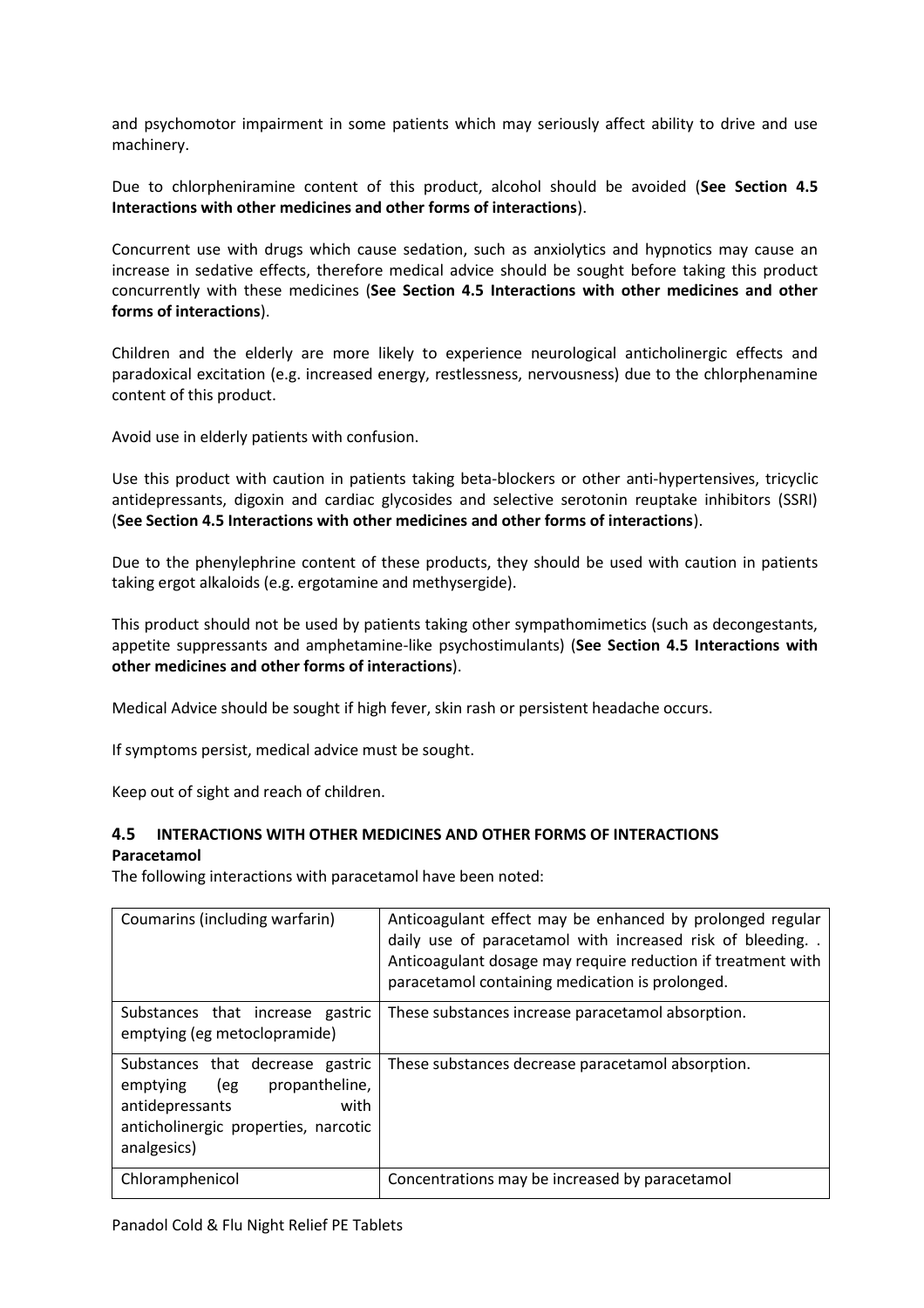| Potentially hepatotoxic drugs or<br>drugs that induce liver microsomal<br>alcohol,<br>enzymes<br>(eg<br>anticonvulsants) | Risk of paracetamol toxicity may be increased.                                    |
|--------------------------------------------------------------------------------------------------------------------------|-----------------------------------------------------------------------------------|
| Probenecid                                                                                                               | May affect paracetamol excretion and alter paracetamol<br>plasma concentrations.  |
| Cholestyramine                                                                                                           | Reduces the absorption of paracetamol if given within one<br>hour of paracetamol. |

# **Phenylephrine**

Phenylephrine should be used with caution in combination with the following drugs as interactions have been reported.

| Monoamine oxidase inhibitors       | Hypertensive crisis or a serious increase in blood pressure<br>may occur between phenylephrine and monoamine oxidase<br>inhibitors (See 4.3 Contraindications). |
|------------------------------------|-----------------------------------------------------------------------------------------------------------------------------------------------------------------|
| Sympathomimetic amines such as     | Concomitant use of phenylephrine with other                                                                                                                     |
| other<br>decongestants, appetite   | sympathomimetic amines can increase<br>the<br>risk of                                                                                                           |
| suppressants and amphetamine-like  | cardiovascular side effects and other additive effects (See 4.3                                                                                                 |
| psychostimulants                   | Contraindications).                                                                                                                                             |
| Beta-blockers and<br>other         | Phenylephrine may reduce the efficacy of beta-blocking drugs                                                                                                    |
| (including<br>antihypertensives    | and antihypertensive drugs. The risk of hypertension and                                                                                                        |
| debrisoquine, guanethidine,        | other cardiovascular side effects may be increased. (See 4.4                                                                                                    |
| reserpine, methyldopa)             | Special warnings and precautions for use).                                                                                                                      |
| Tricyclic antidepressants<br>(eg   | May increase the risk of cardiovascular side effects with                                                                                                       |
| amitriptyline)                     | phenylephrine (See 4.4 Special warnings and precautions for                                                                                                     |
|                                    | use).                                                                                                                                                           |
| Digoxin and cardiac glycosides     | Increase the risk of irregular heartbeat or heart attack.                                                                                                       |
|                                    |                                                                                                                                                                 |
| Ergot alkaloids                    | Concomitant use of phenylephrine may cause increased risk                                                                                                       |
| (e.g. ergotamine and methysergide) | of ergotism                                                                                                                                                     |
|                                    | (See 4.4 Special warnings and precautions for use).                                                                                                             |

# **Chlorphenamine**

The following interactions with chlorphenamine have been noted:

| Monoamine                         | oxidase | <i>inhibitors</i> | These substances<br>the<br>prolong<br>and<br>intensify<br>may                                                                                                                                             |
|-----------------------------------|---------|-------------------|-----------------------------------------------------------------------------------------------------------------------------------------------------------------------------------------------------------|
| (MAOIs)                           | and     | tricyclic         | effects<br>anticholinergic and<br><b>CNS</b><br>depressive<br>οf                                                                                                                                          |
| antidepressants (TCAs)            |         |                   | chlorphenamine. (See 4.3 Contraindications and 4.4 Special                                                                                                                                                |
|                                   |         |                   | warnings and precautions for use).                                                                                                                                                                        |
| Central<br>nervous<br>depressants | system  | (CNS)             | Central nervous system (CNS) depressants (e.g. alcohol,<br>sedatives, opioid analgesics, hypnotics) - may cause an<br>increase in sedation effects (See 4.4 Special warnings and<br>precautions for use). |
| Phenytoin                         |         |                   | Chlorphenamine when taken concomitantly with phenytoin<br>may cause a decrease in phenytoin elimination.                                                                                                  |

# **4.6 FERTILITY, PREGNANCY AND LACTATION**

**Effects on fertility**

No data.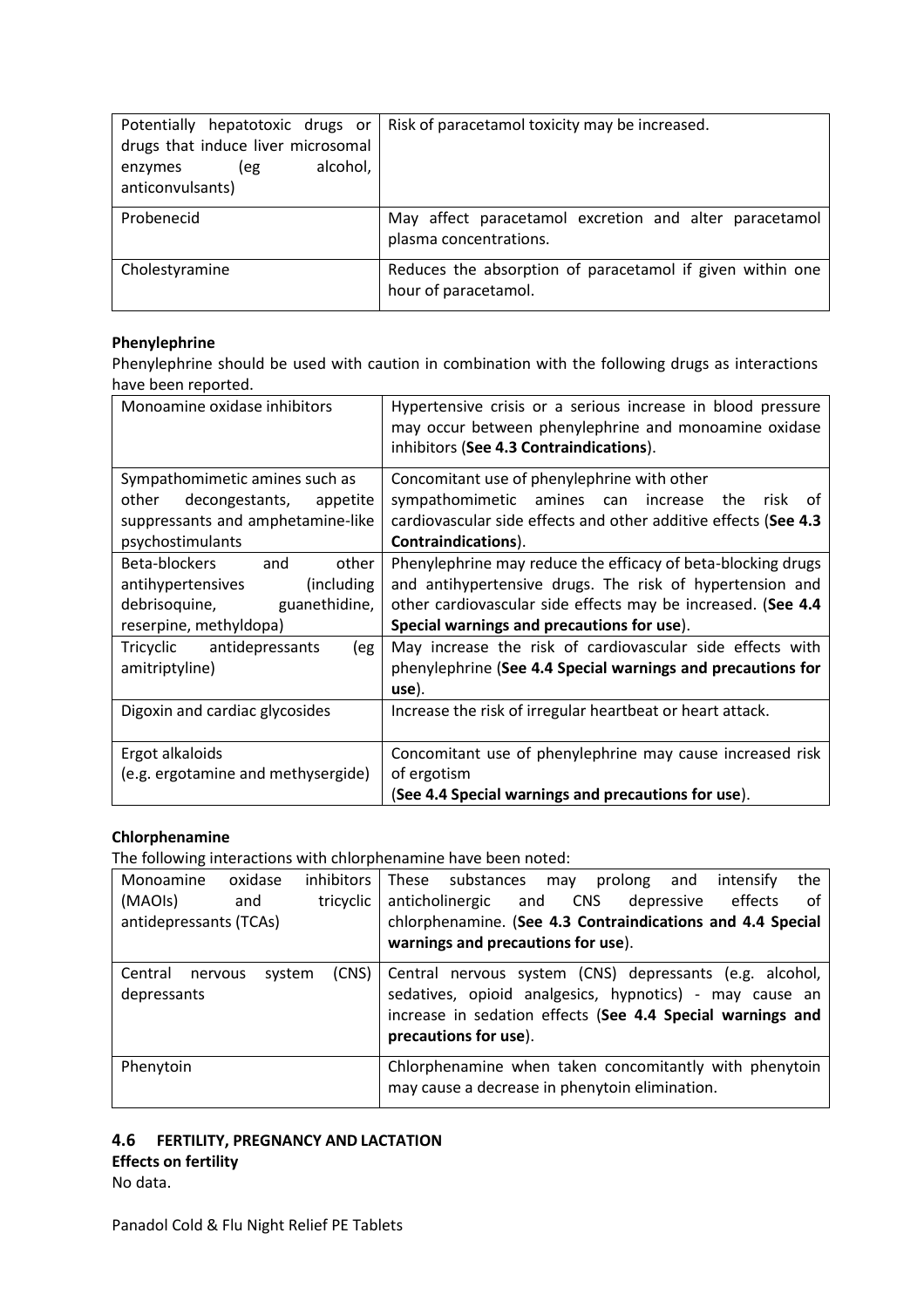## **Use in pregnancy – Pregnancy Category B2**

Drugs which have been taken by only a limited number of pregnant women and women of childbearing age, without an increase in the frequency of malformation or other direct or indirect harmful effects on the human foetus having been observed.

Studies in animals are inadequate or may be lacking, but available data show no evidence of an increased occurrence of foetal damage.

This product should not be used during pregnancy without medical advice. If used, the lowest effective dose and shortest duration of treatment should be considered.

## **Use in lactation.**

This product should not be used whilst breast feeding without medical advice. If used, the lowest effective dose and shortest duration of treatment should be considered.

Paracetamol is excreted in breast milk. Maternal ingestion of paracetamol in usual analgesic doses does not appear to present a risk to the breastfed infants.

Phenylephrine may be excreted in breast milk.

Chlorphenamine may inhibit lactation and may be excreted in breast milk.

## **Use in children**

Do not give to children under 12 years of age. Children may experience paradoxical excitation with chlorphenamine.

## **Use in elderly**

The elderly may experience paradoxical excitation with chlorphenamine. The elderly are also more likely to have a central nervous system (CNS) depressive side effects including confusion.

# **4.7 EFFECTS ON ABILITY TO DRIVE AND USE MACHINES**

Chlorphenamine may cause dizziness, blurred vision and CNS depressive effects including sedation and impaired performance (impaired driving performance, incoordination, reduced motor skills and impaired information processing). Performance may be impaired in the absence of sedation and may persist the morning after a night time dose. Patients should be advised not to drive or operate machinery if affected. Due to chlorphenamine content of this product, alcohol should be avoided. (**See Section 4.5 Interactions with other medicines and other forms of interactions**).

## **4.8 ADVERSE EFFECTS (UNDESIRABLE EFFECTS)**

Adverse events from historical clinical trial data are both infrequent and from small patient exposure. Accordingly, events reported from extensive post-marketing experience at therapeutic/labelled doses and considered attributable are tabulated below by System Organ Class and frequency.

The following convention has been utilised for the classification of undesirable effects: very common (≥1/10), common (≥1/100, <1/10), uncommon (≥1/1,000, <1/100), rare (≥1/10,000, <1/1,000), very rare (<1/10,000), not known (cannot be estimated from available data).

Adverse event frequencies have been estimated from spontaneous reports received through postmarketing data.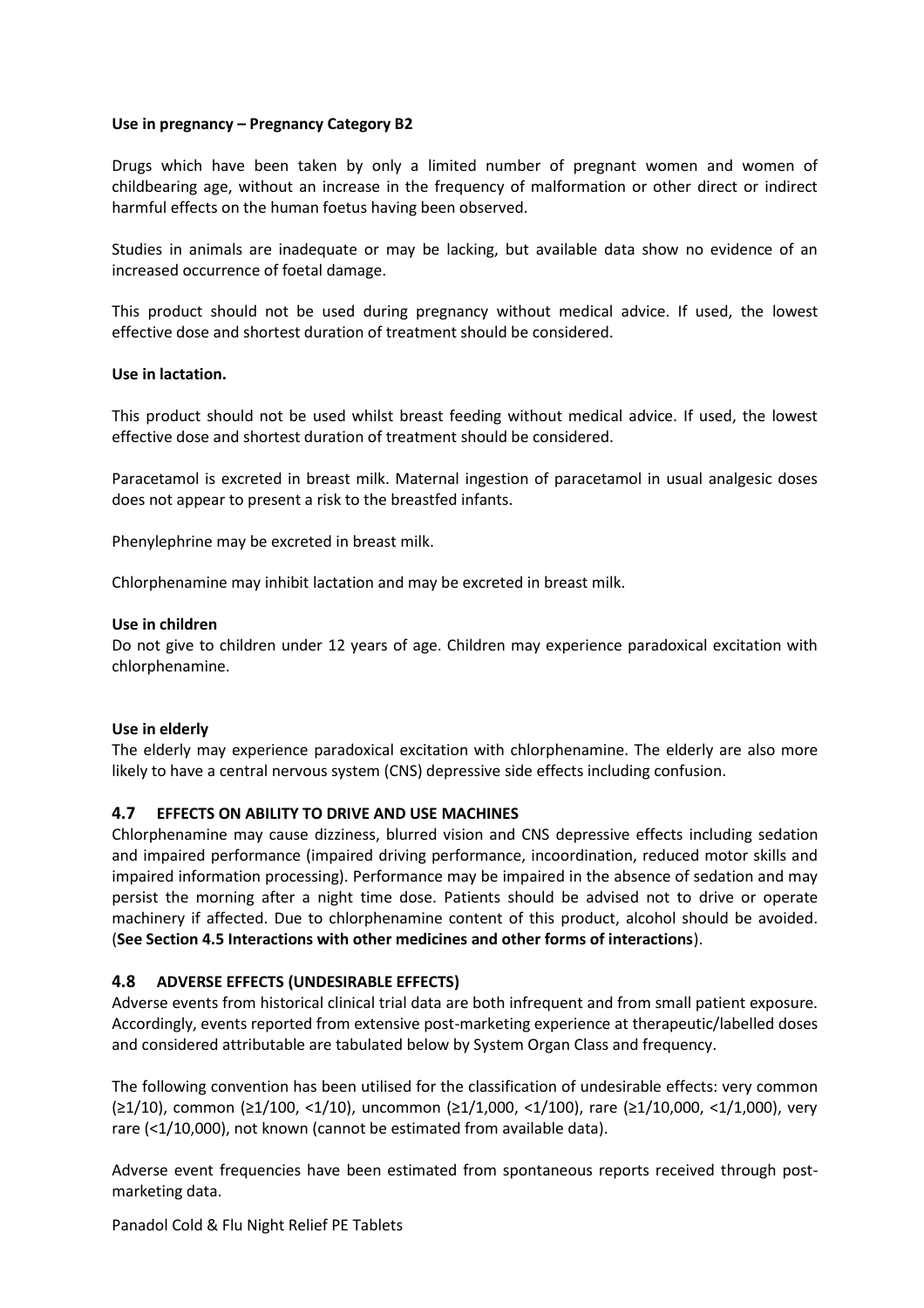# **Paracetamol**

The frequency of these reactions is unknown but considered likely to be very rare.

| <b>Body System</b>                                 | <b>Undesirable Effect</b>                                                                                                                                                    |
|----------------------------------------------------|------------------------------------------------------------------------------------------------------------------------------------------------------------------------------|
| Blood and lymphatic system disorders               | Thrombocytopenia                                                                                                                                                             |
| Immune system disorders                            | Anaphylaxis, Cutaneous<br>hypersensitivity<br>reactions<br>among others, skin rashes, angioedema,<br>including<br>Stevens Johnson syndrome and Toxic Epidermal<br>Necrolysis |
| Respiratory, thoracic and mediastinal<br>disorders | Bronchospasm, especially in patients sensitive to aspirin<br>and other NSAIDs                                                                                                |
| Hepatobiliary disorders                            | Hepatic dysfunction                                                                                                                                                          |

# **Phenylephrine**

The following adverse events have been observed in clinical trials with phenylephrine and may therefore represent the most commonly occurring adverse events.

| <b>Body System</b>          | <b>Undesirable Effect</b>                            |
|-----------------------------|------------------------------------------------------|
| Psychiatric disorders       | <b>Nervousness</b>                                   |
| Nervous system disorders    | Headache, dizziness, insomnia                        |
| Cardiac disorders           | Increased blood pressure, tachycardia or arrhythmias |
| Gastrointestinal disorders  | Nausea, vomiting                                     |
| Central nervous stimulation | Anxiety                                              |

Adverse reactions identified during post-marketing use are listed below.

| <b>Body System</b>                   | <b>Undesirable Effect</b>                                                                                                              | <b>Frequency</b> |
|--------------------------------------|----------------------------------------------------------------------------------------------------------------------------------------|------------------|
| Eye disorders                        | Mydriasis, acute angle closure glaucoma, most<br>likely to occur in those with closed angle<br>glaucoma (See PRECAUTIONS.)             | Rare             |
| Cardiac disorders                    | Tachycardia, palpitations                                                                                                              | Rare             |
| Skin and subcutaneous<br>disorders   | Allergic reactions (e.g. rash, urticaria, allergic<br>dermatitis)                                                                      | Rare             |
| Renal<br>and<br>urinary<br>disorders | Dysuria, urinary retention. This is most likely to<br>occur in those with bladder outlet obstruction<br>such as prostatic hypertrophy. | Rare             |
| system<br>Immune<br>disorders        | Hypersensitivity                                                                                                                       | Rare             |

## **Chlorphenamine**

Adverse events that have been observed in historical clinical studies and that are considered to be common or very common are listed below.

| <b>Body System</b>       | <b>Undesirable Effect</b>                                 | <b>Frequency</b> |
|--------------------------|-----------------------------------------------------------|------------------|
| Nervous system disorders | Sedation, somnolence                                      | Very common      |
|                          | Disturbance in attention, abnormal coordination,   Common |                  |
|                          | dizziness, headache                                       |                  |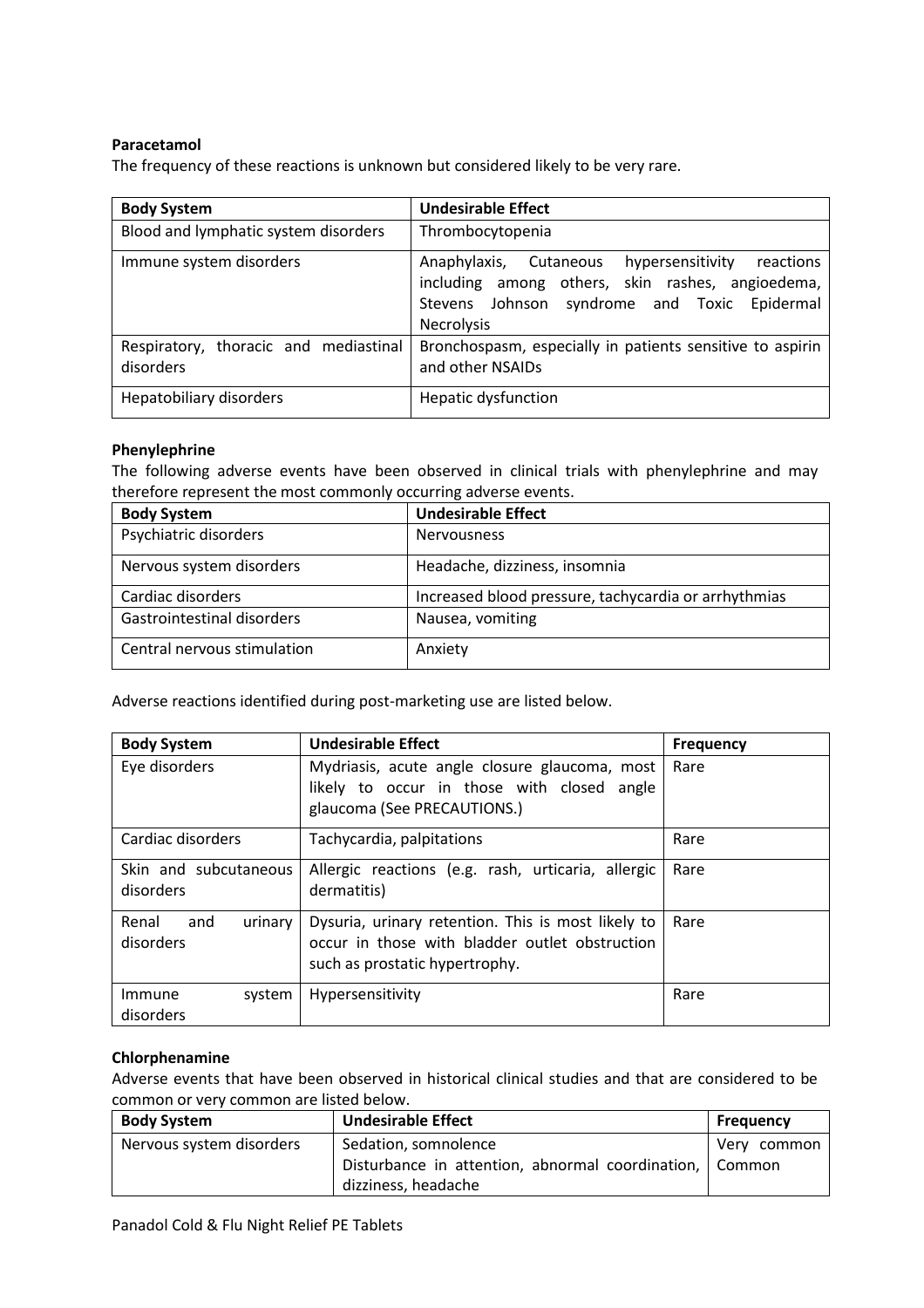| Eye disorders              |                | <b>Blurred vision</b>                                                                                             | Common |
|----------------------------|----------------|-------------------------------------------------------------------------------------------------------------------|--------|
| Gastrointestinal disorders |                | Nausea, dry mouth                                                                                                 | Common |
| General disorders          | and<br>site    | Fatigue                                                                                                           | Common |
| conditions                 | administration |                                                                                                                   |        |
| CNS stimulatory effects    |                | hallucinations, appetite stimulation,<br>Anxiety,<br>muscle dyskinesias and activation of epileptogenic<br>foci.  | Common |
| Anticholinergic effects    |                | Dryness of the eyes and nose, blurred vision,<br>urinary hesitancy and retention, constipation and<br>tachycardia | Common |

The frequency of other adverse events identified during post-marketing use is unknown.

| <b>Body System</b>                                                  | <b>Undesirable Effect</b>                                             | Frequency |
|---------------------------------------------------------------------|-----------------------------------------------------------------------|-----------|
| Immune system disorders                                             | Allergic<br>anaphylactic<br>reactions,<br>angioedema,<br>reactions    | Unknown   |
| Metabolism and nutritional<br>disorders                             | Anorexia                                                              | Unknown   |
| Psychiatric disorders                                               | Confusion*, excitation*, irritability*, nightmares*                   | Unknown   |
| Vascular disorders                                                  | Hypotension                                                           | Unknown   |
| Respiratory,<br>and<br>thoracic<br>mediastinal disorders            | Thickening of bronchial secretions                                    | Unknown   |
| Gastrointestinal disorders                                          | Vomiting, abdominal pain, diarrhoea, dyspepsia                        | Unknown   |
| Skin<br>and<br>subcutaneous<br>disorders                            | Exfoliative<br>dermatitis,<br>urticaria,<br>rash,<br>photosensitivity | Unknown   |
| Musculoskeletal<br>and<br>connective tissue disorder                | Muscle twitching, muscle weakness                                     | Unknown   |
| Renal and urinary disorders                                         | Urinary retention                                                     | Unknown   |
| disorders<br>General<br>and<br>administration<br>site<br>conditions | Chest tightness                                                       | Unknown   |

\*Children and the elderly are more susceptible to neurological anticholinergic effects and paradoxical excitation (e.g. increased energy, restlessness, nervousness).

## **Reporting suspected adverse effects**

Reporting suspected adverse reactions after registration of the medicinal product is important. It allows continued monitoring of the benefit-risk balance of the medicinal product. Healthcare professionals are asked to report any suspected adverse reactions at [www.tga.gov.au/reporting](http://www.tga.gov.au/reporting-problems)[problems.](http://www.tga.gov.au/reporting-problems)

# **4.9 OVERDOSE**

Immediate medical management is required in the event of an overdose even if the symptoms of overdose are not present.

If an overdose is taken or suspected, contact the Poisons Information Centre immediately for advice (13 11 26) or the patient should go to the nearest hospital straight away. This should be done even if they feel well because of the risk of delayed, serious liver damage.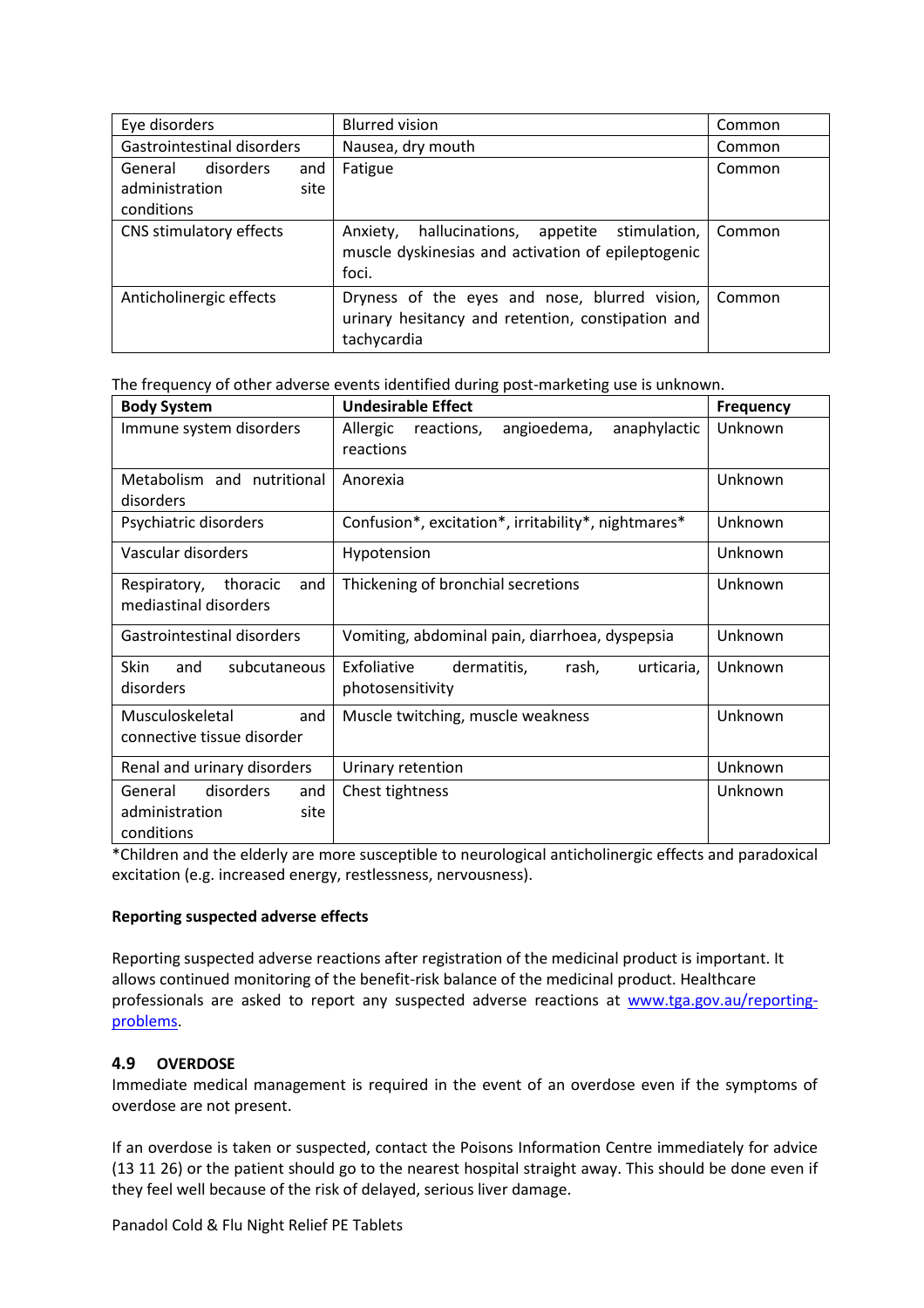#### **Paracetamol**

#### **Symptoms and signs**

Paracetamol overdose may cause liver failure which can lead to liver transplant or death. Acute pancreatitis has been observed with hepatic dysfunction and liver toxicity.

#### **Treatment**

Immediate medical management is required in the event of overdose, even if symptoms of overdose are not present.

Administration of N-acetylcysteine may be required.

If an overdose is confirmed or suspected, the Poisons Information Centre should be contacted immediately for advice (call 131 126), or the patient should go to a hospital straight away, even if they feel well, because of the risk of delayed, serious liver damage. See Adverse Effects.

#### **Phenylephrine**

#### **Symptoms and Signs**

Overdose is likely to result in effects similar to those listed under Adverse Effects. Additional symptoms may include irritability, restlessness, hypertension, and possibly reflex bradycardia. In severe cases confusion, hallucinations, seizures and arrhythmias may occur.

#### **Treatment**

Treatment should be as clinically appropriate. Severe hypertension may need to be treated with an alpha blocking drug such as phentolamine.

#### **Chlorphenamine**

## **Symptoms and Signs**

Overdose is likely to result in effects similar to those listed under Adverse Effects. Additional symptoms may include paradoxical excitation, toxic psychosis, convulsions, apnoea, dystonic reactions and cardiovascular collapse including arrhythmias.

## **Treatment**

Treatment should be supportive and directed toward specific symptoms. Convulsions and marked CNS stimulation should be treated with parenteral diazepam.

# **5 PHARMACOLOGICAL PROPERTIES**

## **5.1 PHARMACODYNAMIC PROPERTIES**

## **Mechanism of action**

Paracetamol is a para-aminophenol derivative that exhibits analgesic and anti-pyretic activity. It does not possess anti-inflammatory activity. Paracetamol is thought to produce analgesia through a central inhibition of prostaglandin synthesis.

Phenylephrine acts predominantly by a direct effect on alpha adrenergic receptors. Phenylephrine also has an indirect effect by releasing noradrenaline from its storage sites. Phenylephrine is used as a nasal decongestant to provide symptomatic relief by causing vasoconstriction resulting in redistribution of local blood flow to reduce oedema of the nasal mucosa, thus improving ventilation, drainage and nasal stuffiness.

Chlorphenamine competes with histamine at central and peripheral histamine1-receptor sites, preventing the histamine-receptor interaction and subsequent mediator release. It is a highly lipophilic molecule that readily crosses the blood-brain barrier. It is highly selective for histamine1-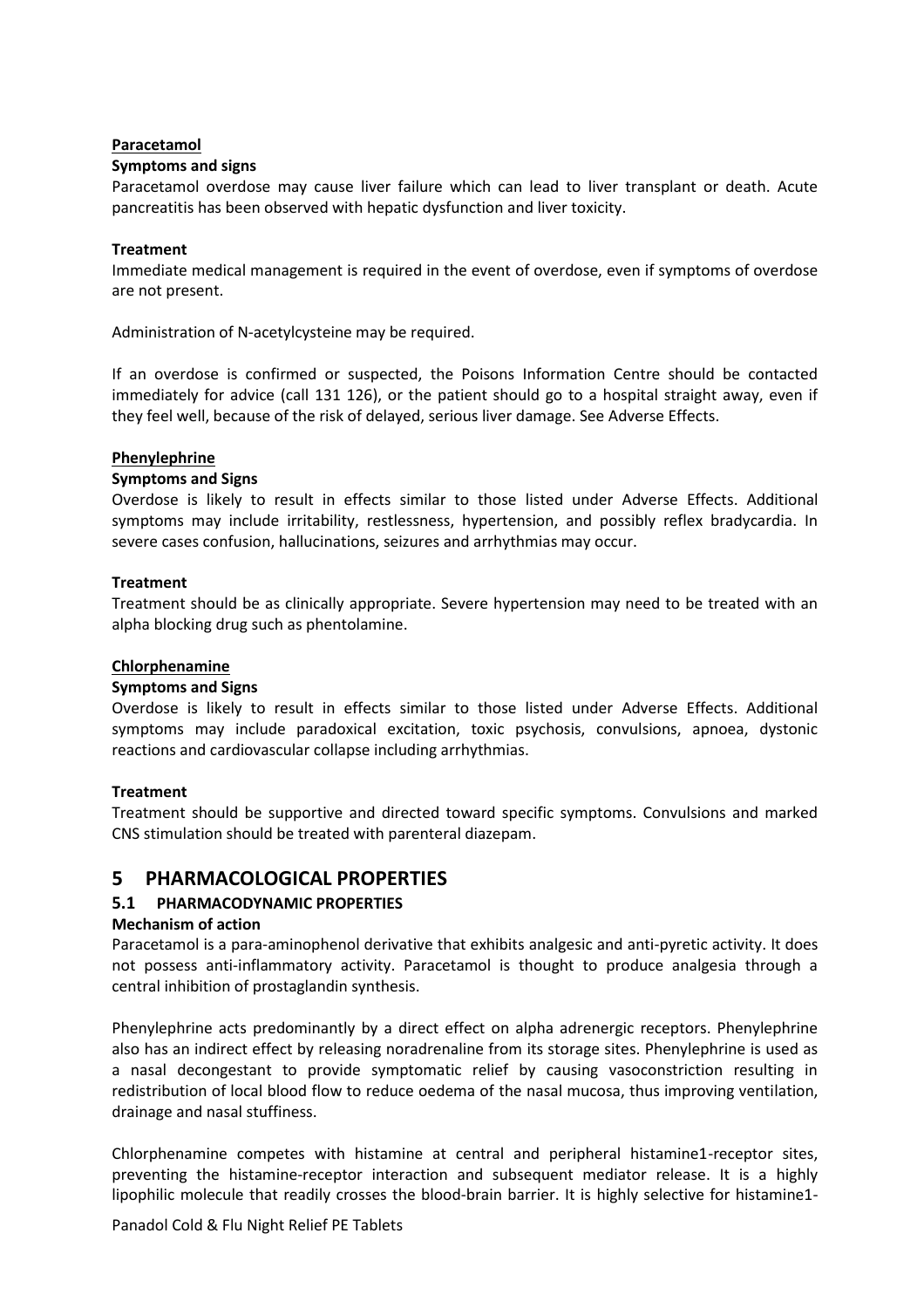receptors but has little effect on histamine2 or histamine3 receptors. Chlorphenamine also activate 5 hydroxytryptamine (serotonin) and α-adrenergic receptors and blocks cholinergic receptors.

**Clinical Trials**

No data available.

## **5.2 PHARMACOKINETIC PROPERTIES**

#### **Paracetamol**

Paracetamol is rapidly and almost completely absorbed from the gastrointestinal tract. Food intake delays paracetamol absorption.

Paracetamol is distributed into most body tissues. Binding to the plasma proteins is minimal at therapeutic concentrations but increases with increasing doses.

Paracetamol is metabolised extensively in the liver and excreted in the urine mainly as glucuronide and sulphate conjugates.

The metabolites of paracetamol include a minor hydroxylated intermediate which has hepatotoxic activity. This intermediate metabolite is detoxified by conjugation with glutathione. However, it can accumulate following paracetamol overdosage (more than 150 mg/kg or 10 g total paracetamol ingested) and, if left untreated, can cause irreversible liver damage.

Paracetamol is excreted in the urine mainly as the glucuronide and sulphate conjugates. Less than 5% is excreted as unmodified paracetamol with 85% of a dose of paracetamol is excreted in the urine as free and conjugated paracetamol within 24 hours of ingestion. Administration of paracetamol to patients with moderate to severe renal impairment may result in accumulation of paracetamol conjugates. The elimination half-life varies from one to three hours.

## **Phenylephrine Hydrochloride**

Phenylephrine is irregularly absorbed from the gastrointestinal tract. Phenylephrine undergoes firstpass metabolism by monoamine oxidases in the gut and liver; orally administered phenylephrine thus has reduced bioavailability.

Phenylephrine undergoes extensive metabolism in the intestinal wall (first pass) and in the liver. The principal routes of metabolism involve sulfate conjugation (primarily in the intestinal wall) and oxidative deamination (by monoamine oxidase); glucuronidation also occurs to a lesser extent.

Phenylephrine undergoes rapid distribution into peripheral tissues. The volume of distribution of phenylephrine is between 200 and 500L, there appears to be minimal brain penetration, and does not seem to cross the placenta and does not appear to be distributed to any great extent in breast milk.

Phenylephrine and its metabolites are excreted mainly in urine. Following oral administration approximately 80% of the dose is excreted in urine within 48 hours principally as metabolites. Approximately 2.5% of an oral dose is excreted in the urine as unchanged drug. The elimination halflife averages 2-3 hours following oral administration.

## **Chlorphenamine Maleate**

Chlorphenamine is absorbed relatively slowly from the gastrointestinal tract with peak plasma concentrations occurring about 2.5 to 6 hours, after oral administration. More rapid and extensive absorption, faster clearance, and a shorter half-life have been reported in children compared to adults.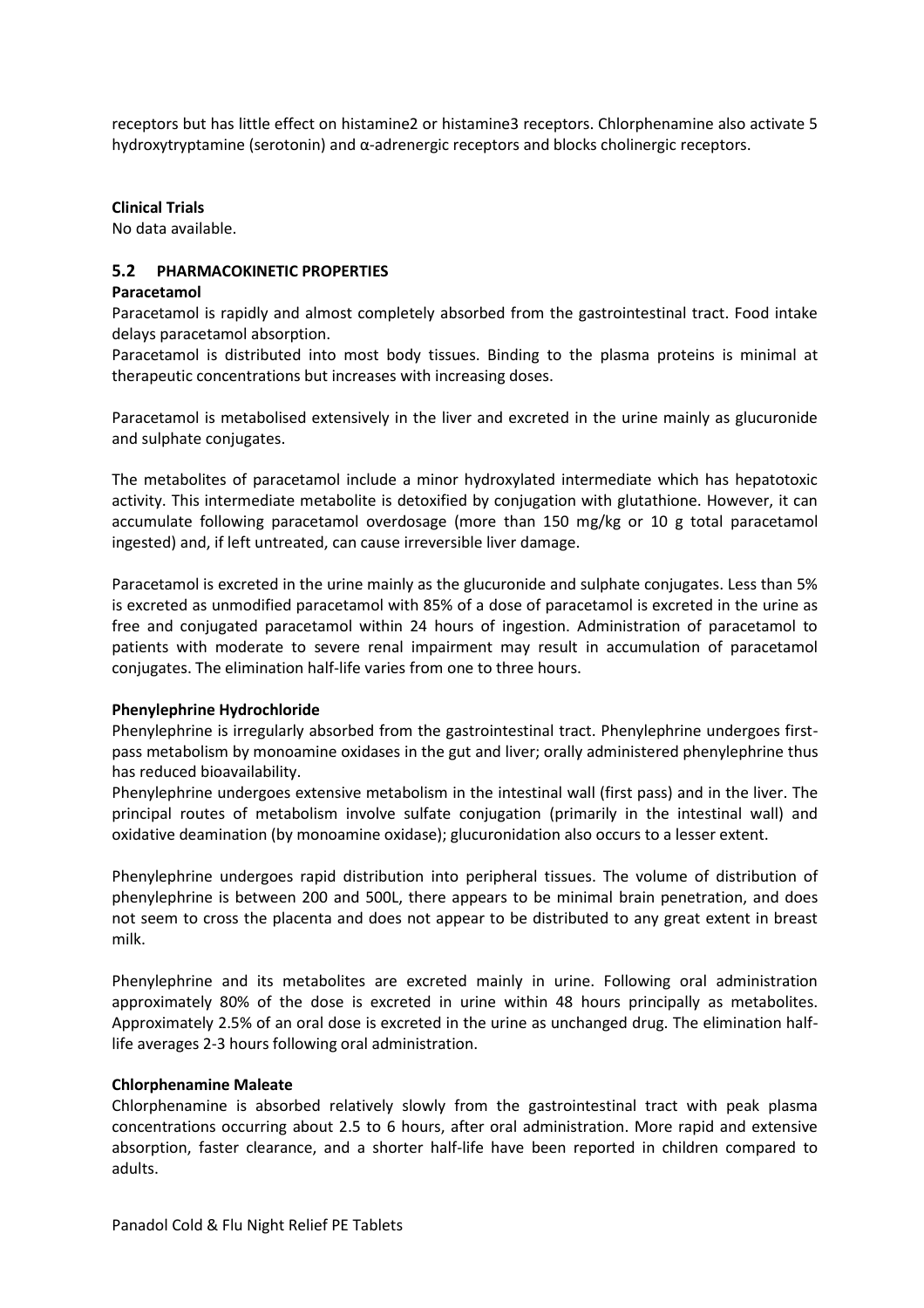Chlorphenamine is widely distributed in the body and enters the CNS.

Chlorphenamine appears to undergo considerable first-pass metabolism. Bioavailability is low, values of 25 to 50% having been reported. About 70% of chlorphenamine in the circulation is bound to plasma proteins. There is wide inter-individual variation in the pharmacokinetics of chlorphenamine; half-life values ranging from 2 to 43 hours have been reported. Chlorphenamine maleate is metabolised extensively. Metabolites include desmethyl- and didesmethylchlorphenamine.

Chlorphenamine - Unchanged drug and metabolites are excreted primarily in the urine; excretion is dependent on urinary pH and flow rate. Only trace amounts have been found in the faeces.

**5.3 PRECLINICAL SAFETY DATA Genotoxicity**

No Data.

**Carcinogenicity**

No Data.

# **6 PHARMACEUTICAL PARTICULARS**

# **6.1 LIST OF EXCIPIENTS**

Excipients: Microcrystalline cellulose, Potassium sorbate, Povidone, Sodium lauryl sulfate, Maize starch, Pregelatinised maize starch, Stearic acid, Purified talc, Brilliant blue FCF, Sunset yellow.

# **6.2 INCOMPATIBILITIES**

Incompatibilities were either not assessed or not identified as part of the registration of this medicine.

# **6.3 SHELF LIFE**

In Australia, information on the shelf life can be found on the public summary of the Australian Register of Therapeutic Goods (ARTG). The expiry date can be found on the packaging.

## **6.4 SPECIAL PRECAUTIONS FOR STORAGE**

Store below 30°C.

# **6.5 NATURE AND CONTENTS OF CONTAINER**

## Blister packs of 24 tablets

Not all packs may be marketed.

## **6.6 SPECIAL PRECAUTIONS FOR DISPOSAL**

In Australia, any unused medicine or waste material should be disposed of by taking to your local pharmacy

# **6.7 PHYSICOCHEMICAL PROPERTIES**

**Chemical Structure**

Paracetamol  $C_8$  H<sub>9</sub> NO<sub>2</sub>

$$
H_3C = \begin{array}{c} 0 \\ C \end{array} \cdot \quad NH \quad \longleftarrow \quad \longrightarrow
$$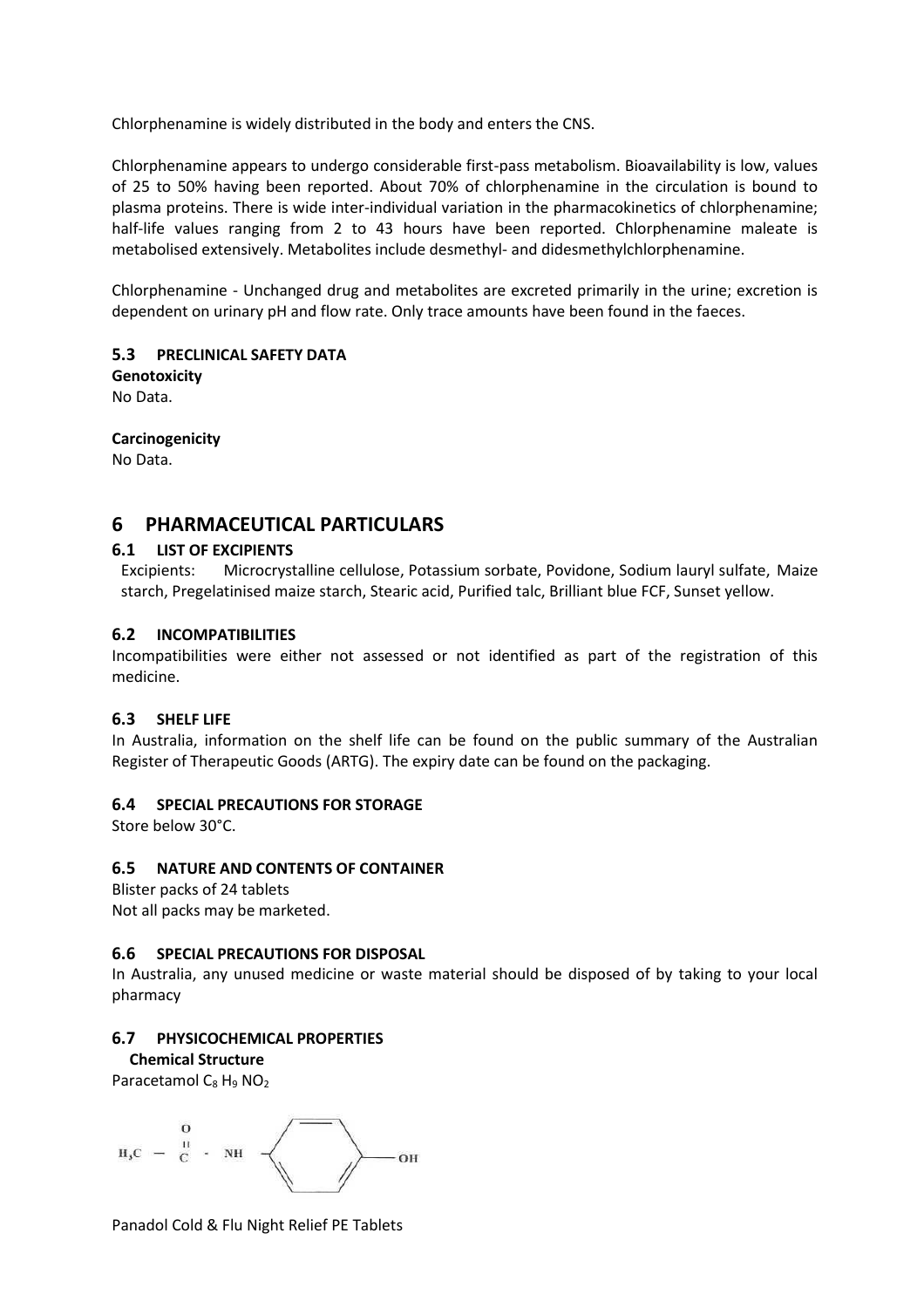Phenylephrine Hydrochloride C<sub>9</sub>H<sub>13</sub> NO<sub>2</sub>. HCl



Chlorphenamine Maleate C<sub>20</sub>H<sub>23</sub> ClN<sub>2</sub>O<sub>4</sub>.

**CAS number** Paracetamol 103-90-2 Phenylephrine hydrochloride 61-76-7 Chlorphenamine maleate 113-92-8

# **7 MEDICINE SCHEDULE (POISONS STANDARD)**

S2 Pharmacy Medicine

# **8 SPONSOR**

GlaxoSmithKline Consumer Healthcare Australia 82 Hughes Avenue Ermington NSW 2115

Telephone: 02 9684 0888 Website[: www.gsk.com.au](http://www.gsk.com.au/)

# **9 DATE OF FIRST APPROVAL**

14 October 2008

# **10 DATE OF REVISION**

26 May 2021

## **SUMMARY TABLE OF CHANGES**

|     | <b>Section Changed</b>                            |     | <b>Summary of new information</b>                                                                            |
|-----|---------------------------------------------------|-----|--------------------------------------------------------------------------------------------------------------|
| All |                                                   |     | Reformatted Product Information to new form.                                                                 |
| 4.2 | method<br><b>Dose</b><br>and<br>administration    |     | of   Safety statement shortest duration of treatment.                                                        |
| 4.4 | <b>Special</b><br>warnings<br>precautions for use | and | Additional safety statements, sepsis, use in elderly,<br>cardiac glycosides usage and ergot alkaloids usage. |